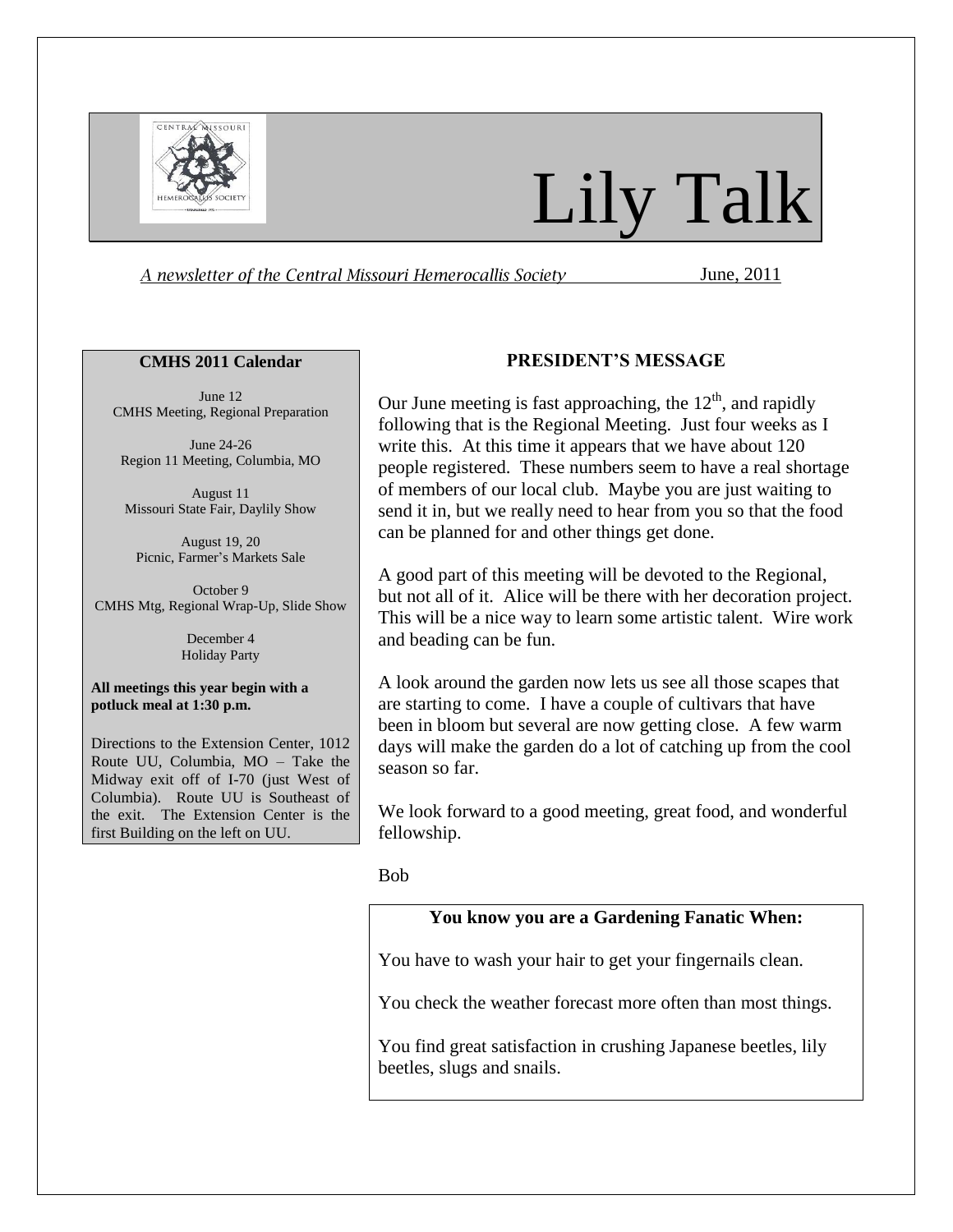# **2011 Summer Regional Update for April**

Spring is fully upon us and the Regional is coming. I hope all of you are planning on attending and have sent Nancy your registrations. A big event like this needs everyone!

There is still help needed with serving in the gardens as well as garden preparation. The Friday night auction, which will feature many wonderful daylilies, will also require some willing helpers. Those of you riding the busses to the tour gardens will need to act as hosts to our many guests.

If you have never been to a Regional, you are in for a real treat! Yes, it is a lot of work, but like so many things in life, it is worth the effort. It is also more fun if you are actively involved in some portion of the preparations and/or activities. So come to the meeting ready to help where needed. There will be a spot that is perfect for you! And be ready to enjoy the entire experience.

See you at the meeting.

Patti Waterman

# **Central Missouri Hemerocallis Society Business Meeting Minutes April 10, 2011**

The meeting was called to order by President Bob McConnell.

## **Minutes**

Previous minutes were approved as published last in the newsletter. Remaining Members Handbooks were mailed with the last newsletter – let Nancy Rold know if you did not receive yours.

## **New Members**

Billie Long and Mary Jane Wheeling were welcomed.

### **Committee Reports**

### **2011 Regional**

Registration forms and a tentative schedule were distributed. These are also available on the CMHS, Region 11 and AHS websites. It was announced that guests could register for the "banquet only" option for \$50, by making a write-in entry on the registration form. Marie Pasley asked for a cultivar list from tour garden owners by May 1. Open gardens, in addition to tour gardens may include Adamgrove and Brazos seedling beds – details to be publicized in registration packets – please get info to Patti Waterman or Nancy Rold by June 1. Patti asked for helpers to dead-head at tour gardens. She thanked all who have already worked so hard on planning committees. 175 Kincaid markers have been donated to give away. Alice Havard will